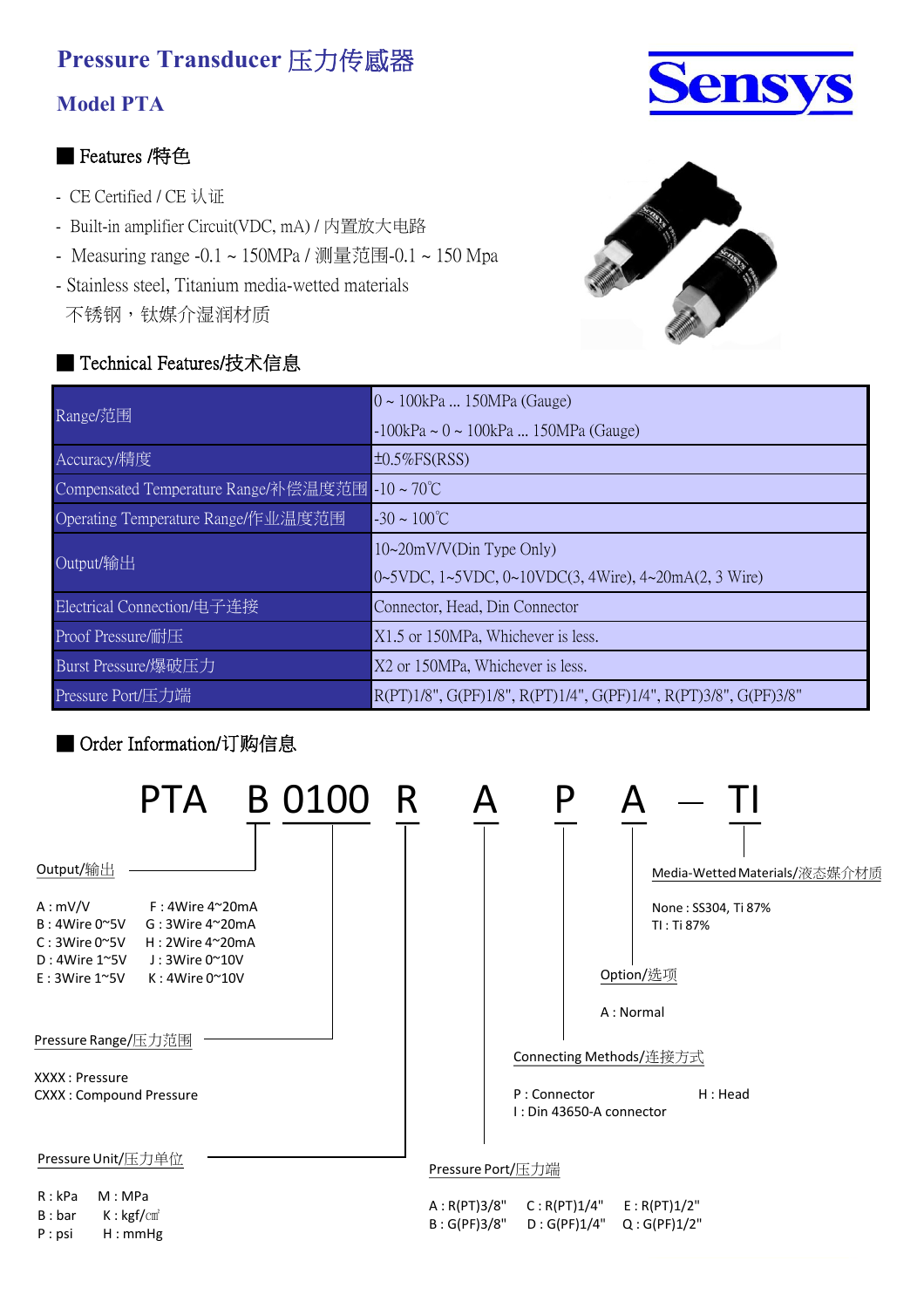## **Model PTB**

### ■ Features /特色

- CE Certified / CE 认证
- Built-in amplifier Circuit(VDC, mA) / 内置放大电路
- Measuring range -100kPa~10MPa / 测量范围-100kPa~10 Mpa
- Stainless steel, Titanium, EPDM media-wetted materials
- 不锈钢,钛,三元乙丙媒介润湿材质

#### ■ Technical Features/技术信息





| Range/范围                             | $0 \sim 100$ , 200, 600kPa / 1, 2, 3, 5, 10MPa (Gauge)           |
|--------------------------------------|------------------------------------------------------------------|
|                                      | $-100 \sim 0$ , 100, 200, 600kPa / 1, 2, 3, 5, 10MPa (Gauge)     |
| Accuracy/精度                          | $\pm 0.5\%$ FS(RSS)                                              |
| Compensated Temperature Range/补偿温度范围 | $-10 \sim 70^{\circ}C$                                           |
| Operating Temperature Range/作业温度范围   | $-20 \sim 80^{\circ}C$                                           |
| Output/输出                            | $10~20$ mV/V(600kPa $~10$ MPa Only)                              |
|                                      | 0~5VDC, 1~5VDC, 0~10VDC(3, 4Wire), 4~20mA(2, 3 Wire)             |
| Electrical Connection/电子连接           | Connector, Head, Din Connector                                   |
| Proof Pressure/耐压                    | 150%FS Max.                                                      |
| Burst Pressure/爆破压力                  | 200%FS Min.                                                      |
| Pressure Port/压力端                    | R(PT)1/8", G(PF)1/8", R(PT)1/4", G(PF)1/4", R(PT)3/8", G(PF)3/8" |

## ■ Order Information/订购信息

|                                                                                                                                     | PTB                                                                                                            | B 0010 K |                                               |                                              |                                                     |
|-------------------------------------------------------------------------------------------------------------------------------------|----------------------------------------------------------------------------------------------------------------|----------|-----------------------------------------------|----------------------------------------------|-----------------------------------------------------|
| Output/输出                                                                                                                           |                                                                                                                |          |                                               |                                              |                                                     |
| A: mV/V<br>B:4Wire 0 <sup>o</sup> 5V<br>$C: 3W$ ire $0^{\sim}5V$<br>$D:4Wire 1^{\sim}5V$<br>$E: 3W$ ire 1~5V<br>Pressure Range/压力范围 | $F : 4W$ ire 4~20mA<br>$G:3W$ ire 4~20mA<br>H: 2Wire 4~20mA<br>$J: 3W$ ire 0 $^{\sim}$ 10V<br>$K:4W$ ire 0~10V |          |                                               |                                              | Option/选项<br>A: Normal                              |
| XXXX: Pressure<br><b>CXXX: Compound Pressure</b>                                                                                    |                                                                                                                |          |                                               |                                              | Connecting Methods/连接方式<br>P: Connector<br>H : Head |
| Pressure Unit/压力单位                                                                                                                  |                                                                                                                |          | Pressure Port/压力端                             |                                              | I: Din 43650-A connector                            |
| M:MPa<br>R: kPa<br>$K: \text{kgf/cm}^2$<br>B : bar<br>H:mmHg<br>P:psi                                                               |                                                                                                                |          | A: R(PT)3/8"<br>B : G(PF)3/8"<br>C: R(PT)1/4" | D: G(PF)1/4"<br>E: R(PT)1/2"<br>Q: G(PF)1/2" |                                                     |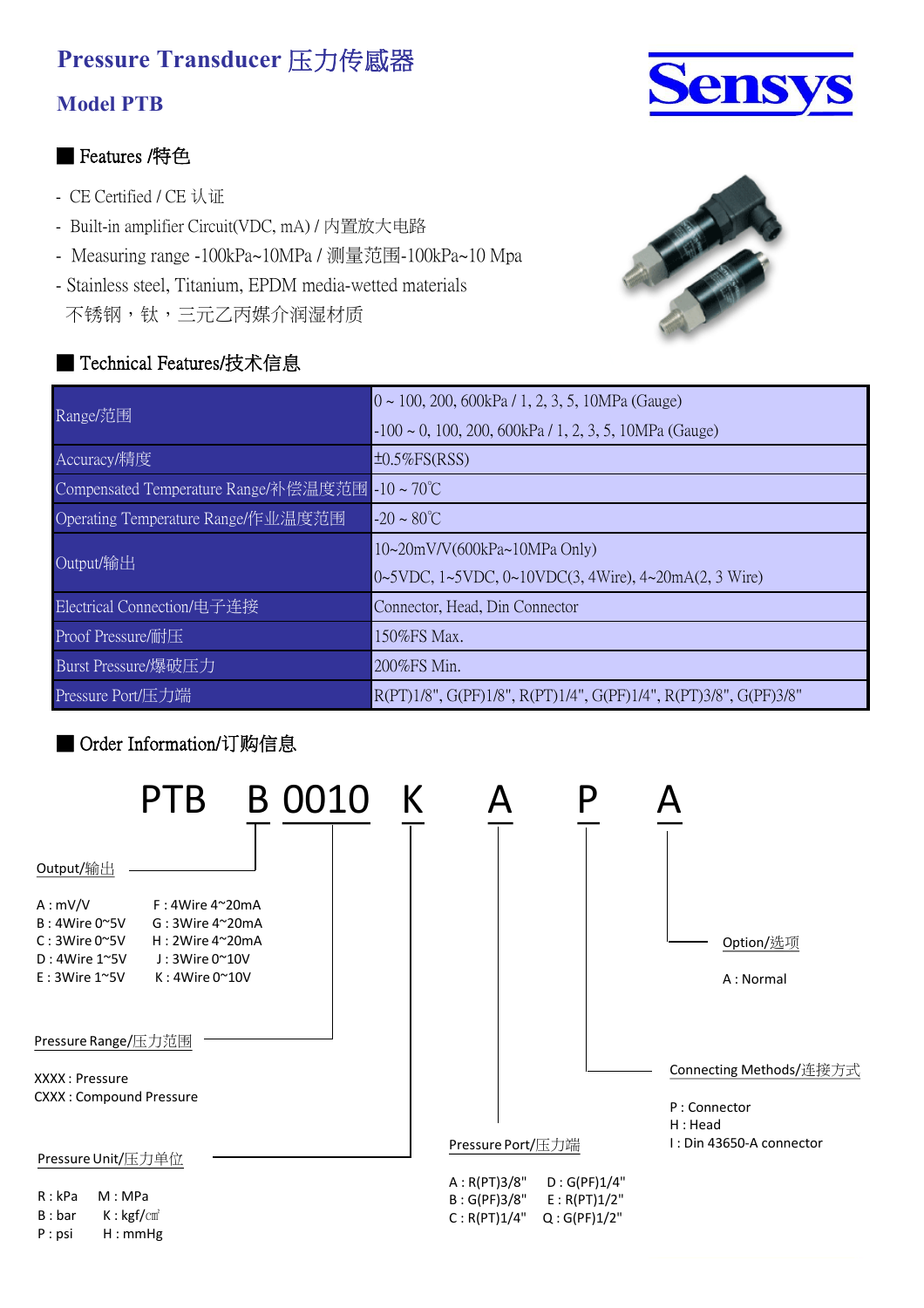### **Model PTC**

#### ■ Features /特色

- CE Certified / CE 认证
- Built-in amplifier Circuit(VDC, mA) / 内置放大电路
- Measuring range -100kPa~10MPa / 测量范围-100kPa~10 Mpa
- Stainless steel, Titanium, EPDM media-wetted materials
- 不锈钢,钛,三元乙丙媒介润湿材质

#### ■ Technical Features/技术信息





| Range/范围                                       | $0 \sim 100$ , 200, 600kPa / 1, 2, 3, 5, 10MPa (Gauge)                  |
|------------------------------------------------|-------------------------------------------------------------------------|
|                                                | $-100 \sim 0$ , 100, 200, 600kPa / 1, 2, 3, 5, 10MPa (Gauge)            |
| Accuracy/精度                                    | $\pm 0.5\%$ FS(RSS)                                                     |
| Compensated Temperature Range/补偿温度范围 -10 ~ 70℃ |                                                                         |
| Operating Temperature Range/作业温度范围             | $-20 \sim 80^{\circ}C$                                                  |
| Output/输出                                      | 0~5VDC, 1~5VDC, 0~10VDC, 4~20mA(2Wire)                                  |
| Electrical Connection/电子连接                     | Connector, Cable, AMP Connector(1~5VDC 3Wire Only), Head, Din Connector |
| Proof Pressure/耐压                              | 150%FS Max.                                                             |
| Burst Pressure/爆破压力                            | 200%FS Min.                                                             |
| Pressure Port/压力端                              | R(PT)1/8", G(PF)1/8", R(PT)1/4", G(PF)1/4", R(PT)3/8", G(PF)3/8"        |

#### ■ Order Information/订购信息

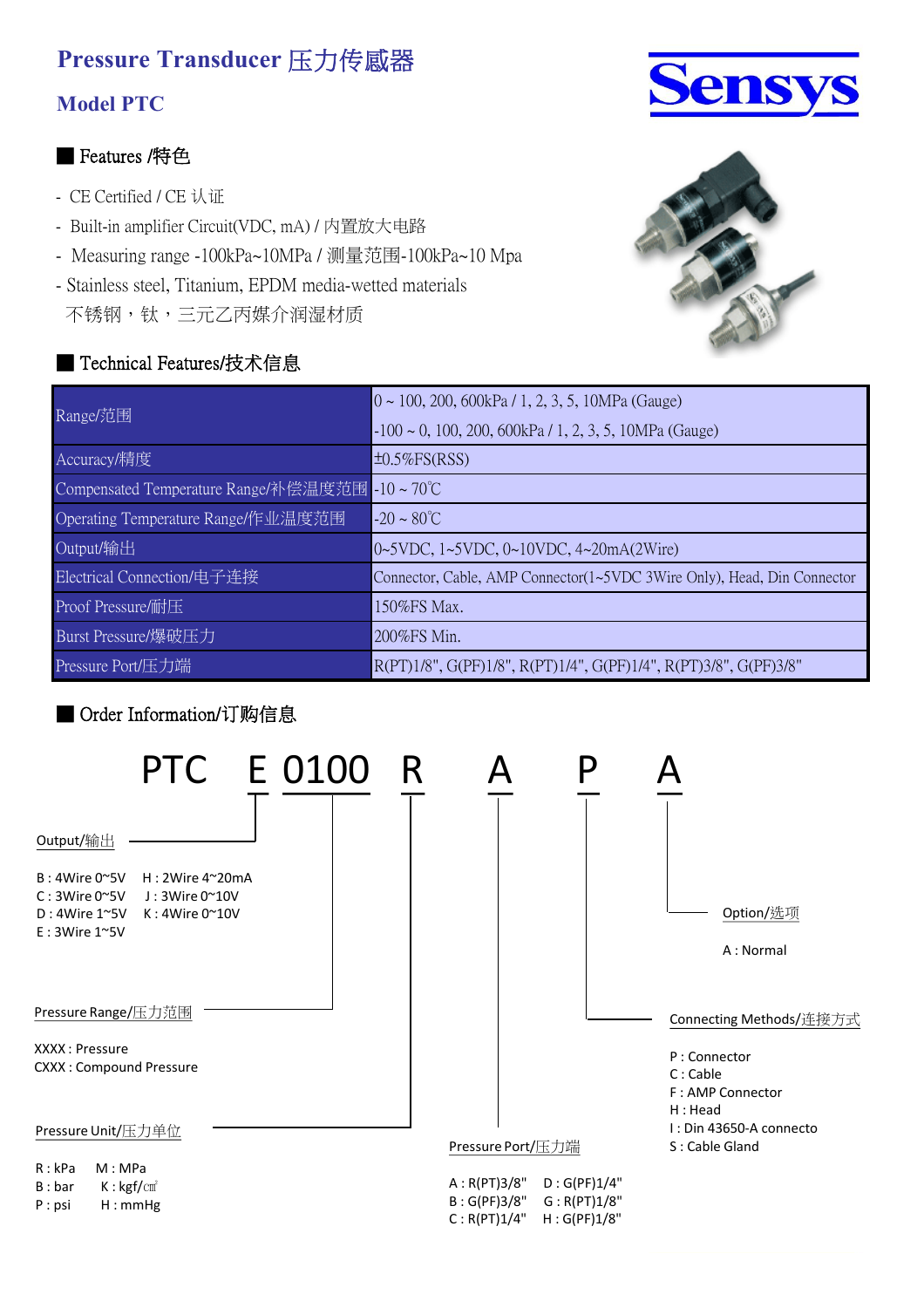### **Model PTD**

#### ■ Features /特色

- CE Certified / CE 认证
- Built-in amplifier Circuit(VDC, mA) / 内置放大电路
- Measuring range -0.1 ~ 150MPa/ 测量范围-0.1 ~ 150MPa
- Stainless steel, Titanium, media-wetted materials 不锈钢, 钛, 媒介润湿材质

### ■ Technical Features/技术信息





| Range/范围                                       | $0 \sim 100$ kPa  150MPa (Gauge)                                           |  |  |
|------------------------------------------------|----------------------------------------------------------------------------|--|--|
|                                                | $-100$ kPa ~ 0 ~ 100kPa  150MPa (Gauge)                                    |  |  |
| Accuracy/精度                                    | $\pm 0.5\%$ FS(RSS)                                                        |  |  |
| Compensated Temperature Range/补偿温度范围 -10 ~ 70℃ |                                                                            |  |  |
| Operating Temperature Range/作业温度范围             | $-20 \sim 80^{\circ}$ C (Optional $-20 \sim 100^{\circ}$ C)                |  |  |
| Output/输出                                      | 0~5VDC, 1~5VDC, 0~10VDC, 4~20mA(2Wire)                                     |  |  |
| Electrical Connection/电子连接                     | Connector, Head, Din Connector                                             |  |  |
| Proof Pressure/耐压                              | X1.5 or 150MPa, Whichever is less.                                         |  |  |
| Burst Pressure/爆破压力                            | X2 or 150MPa, Whichever is less.                                           |  |  |
| Pressure Port/压力端                              | R(PT)1/8", G(PF)1/8", R(PT)1/4"(Stock), G(PF)1/4", R(PT)3/8"(Stock), G(PF) |  |  |

#### ■ Order Information/订购信息



P : psi H : mmHg

| A : R(PT)3/8" | C: R(PT)1/4" | E: R(PT)1/2" |
|---------------|--------------|--------------|
| B : G(PF)3/8" | D: G(PF)1/4" | Q: G(PF)1/2" |